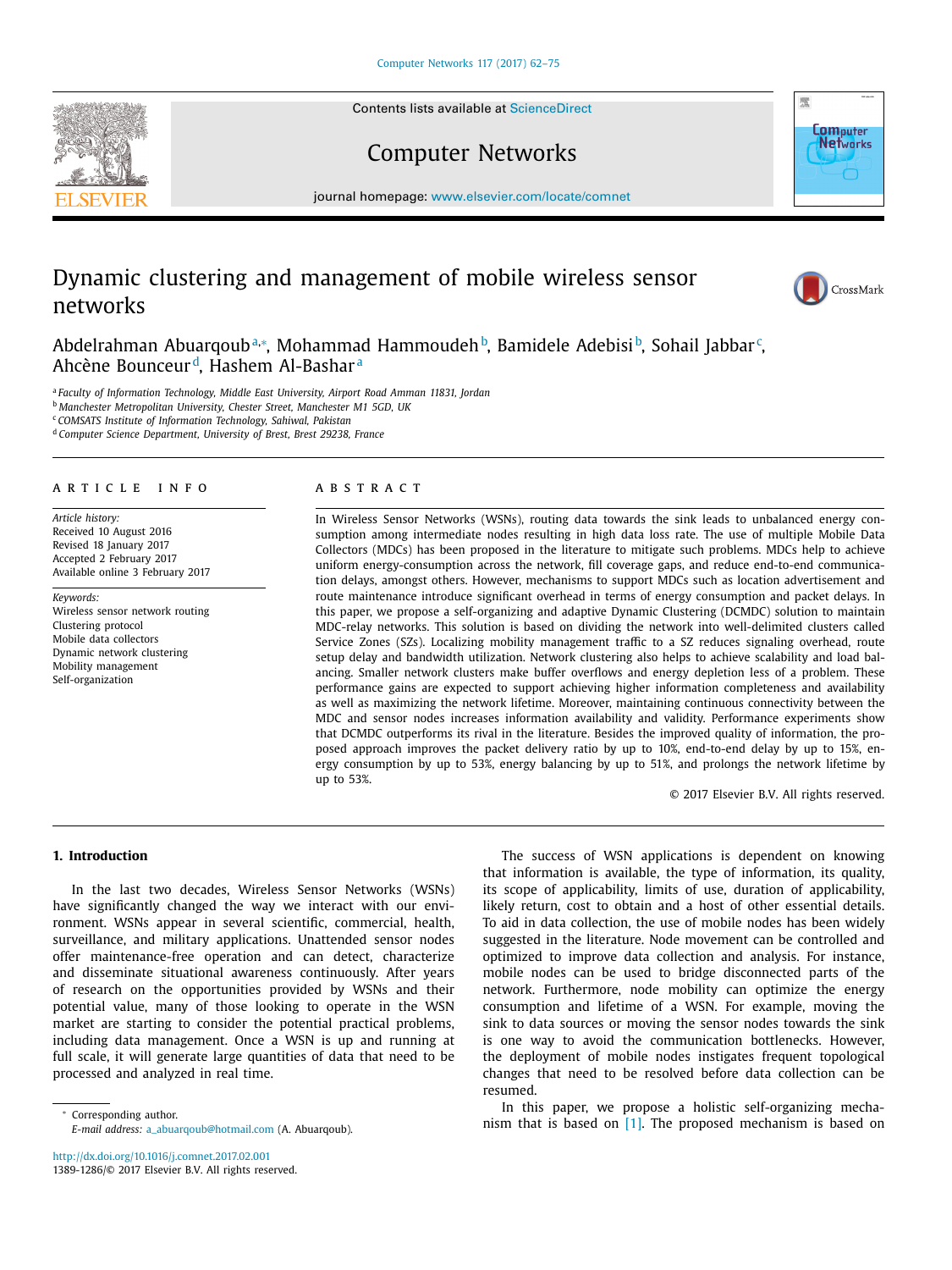

**Fig. 1.** A Three-tier network structure.

clustering the network in cooperating zones. This is achieved by abstracting the network to a three-tier pyramid model as shown in Fig. 1. Each tier contains a different class of sensor nodes. The bottom tier hosts static nodes, which form the majority of the network population. Sensor nodes at this tier perform sensing and communication tasks. The middle tier hosts a small number of resource-rich mobile nodes, called Mobile Data Collectors (for short, MDCs). MDCs have long-range radio and are considered power rich devices. The top tier of the hierarchy hosts the fixed data sink(s). At this tier, information received from different sources is processed and presented to end users.

It is desirable to design a distributed and self-organizing strategy featuring adaptability to network topology changes to reduce the cost of topology updates. Higher energy efficiency can be achieved by reducing the frequency of connectivity disconnections. Fewer and shorter disconnections results in reduced signaling overhead and lower packet loss.

The mobility management protocol proposed in this paper assumes that nodes have knowledge of their physical location. Nodes can determine their location in several ways. The Global Positioning System (GPS) is the simplest localization method. GPS modules are known for their high energy consumption. They also increase the total cost of each sensor nodes. Currently, the CRIUS MultiWii MWC I2C-GPS module costs less than \$5. GPS-based solutions can become very expensive in large-scale WSN deployments. Therefore, several localization algorithms that do not relay on GPS modules have been introduced in the literature, e.g., [\[2,3\].](#page--1-0) Localization algorithms use various information available from the network in order to calculate the correct position of each sensor node. There are several localization techniques for indoor and outdoor environments described in the literature [\[4–6\].](#page--1-0) The use of localization algorithms introduces additional challenges that need to be addressed, including: (1) Localization latency: the localization algorithm should take minimal time to cope with mobility speed; (2) Increased control messaging: managing nodes location information requires communications and transmission of control packets. In mobile WSN where nodes change their location frequently, the localization control overhead will increase significantly causing network congestion and leading to higher energy consumption. In the proposed system, we assume that all MDCs and a small percentage of nodes are equipped with GPS modules. Other nodes in the network can estimate their location by using a centroid formula, where anchor nodes transmit their location to the blind nodes. This method keeps the system cost low, while maintaining low localization overhead [\[2,3,5\].](#page--1-0)

The remainder of this paper is organized as follows: Section 2 examines background and related work in the area of MDCs in WSNs. [Section](#page--1-0) 3 briefly introduce each phase of the proposed dynamic clustering technique, DCMDC. [Section](#page--1-0) 4 presents the details DCMDC processes and phases. [Section](#page--1-0) 5 discusses how DCMDC handles orphaned nodes. [Section](#page--1-0) 6 presents the evaluation results of DCMDC and compares them against two of its best rivals in the literature. [Section](#page--1-0) 7 concludes the paper.

#### **2. Related work**

Network clustering has been widely investigated by the WSN research community in the past two decades. In such clustering schemes, sensor nodes are divided into multiple logical groups according to some rules. These rules may be relate to a node's deployment, capabilities or other network dynamics [\[7\].](#page--1-0) The literature is very rich with effective clustering approaches designed for WSNs. The work in [\[8\]](#page--1-0) focused on preserving complete coverage of the monitored area over long periods. The authors in  $[9]$  proposed a cluster based algorithm for tracking a mobile target to achieve high tracking accuracy and energy efficiency. Other propositions exist in the literature devoted to study mobility estimation and mobility supporting protocols in WSNs; a recent schedule-based MAC protocol for static and mobile nodes is investigated in [\[10\].](#page--1-0)

Several hierarchical architectures have been considered for various applications of mobile WSNs [\[7,11–15\].](#page--1-0) In some approaches, cluster heads are used as MDCs besides their sensing duties. MDCs are used to carry information from the sensing field and deliver it to a fixed sink. In these approaches, sensor nodes send data over short-range communication, from a sensor to the MDC, which requires less transmission power due to the reduced bridging distance between data sources and the sink. MDCs also avoid the effect of bottlenecks, especially in areas around the sink, such as packet loss, increased end-to-end delay and energy depletion. The existence of multiple data collectors reduces the breakdown of interconnections; meaning that if one data collector fails, data can be transmitted through another data collector.

Although using MDCs is desirable due to their simplicity and efficiency, they introduce major challenges. Managing MDC location information requires communication and transmission of control packets. When the location changes frequently, the control packet overhead will increase, which leads to higher energy consumption. This may possibly dissipate the energy gains achieved by the MDCs. Moreover, the movement of MDCs may introduce significant data delivery delay caused by link establishment time, velocity control, etc. Finally, the MDC travel trajectory calculation is a complex problem.

There are several approaches devoted to the study of hierarchical mobile WSNs. Energy efficient routing protocols for multiple MDCs are investigated in [\[16,17\].](#page--1-0) The placement and relocation of multiple MDCs is investigated in [\[18\].](#page--1-0) Data collection approach to support mobility with multiple MDCs is presented in [\[19\].](#page--1-0) Secure cluster head election, where the cluster head is not a malicious node, is presented in [\[20\].](#page--1-0) However, there is only a handful set of papers directly addressing the problem of relay nodes mobility management.

In [\[21\],](#page--1-0) the author proposed an Energy-efficient Cluster-based Data Gathering Algorithm (ECDGA) for mobile WSNs. The network model of ECDGA consists of heterogeneous sensor nodes. Static nodes are deployed in a grid to manage dynamic changes in the topology and relay sensed data from nearby cluster heads to a slow-moving sink. The cluster head selection is based on the residual energy and location of the mobile nodes. The authors show that ECDGA effectively prolongs the network lifetime. Nonetheless, ECDGA algorithm does not consider mobility parameters such as mobility speed and direction when allocating mobile nodes to clusters.